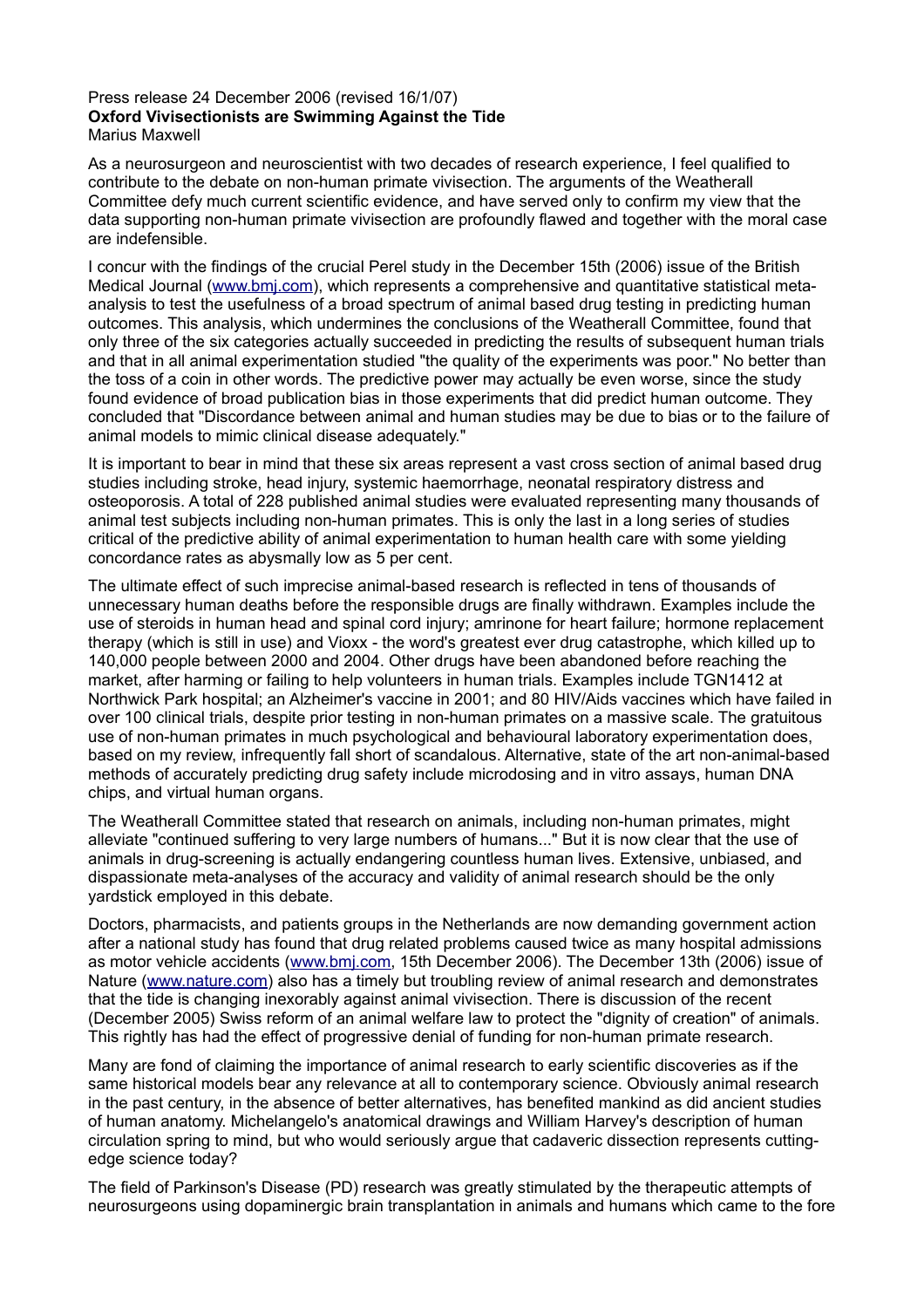in the 1980's and have since largely receded. There have been too many false positives to record here. Many possible false negatives may also have been ignored as part of widely documented publication bias. The most common non-human primate model of PD results from monkeys being poisoned with the neurotoxin MPTP. It is widely acknowledged that profound disparities (anatomical, physiological, neurochemical, pathological, and temporal) exist between the MPTP non-human primate model and humans with idiopathic PD. Despite these paramount concerns of human reproducibility, hundreds of studies involving thousands of animals have followed with conflicting and non-predictive results. There is no evidence to suggest that their overall predictive concordance to human PD treatment, if subjected to the meticulous quantitative analyses of Perel and co-workers above, would exceed the best case 50:50 coin toss probability established.

Neurosurgeons have employed precise coordinated stereotactic techniques in the treatment of PD, with subtle variations in deep brain nuclear targets, since the 1950s based on human observation. The technique of deep brain stimulation (DBS) was discovered through experimentation in patients with PD (not in animals) in 1987. Though not a cure for PD, it does ameliorate some of the symptoms and is accompanied by a troubling incidence of depression, often suicidal. It is important to understand that ethical clinical research of actual consenting end stage human PD patients themselves has been conducted now for decades. Those are precisely the results that can be accurately translated to other human sufferers. Although researchers have rushed to duplicate and extend these studies in the neurotoxin non-human primate models, I am not persuaded that the nuances in deep brain nuclear therapeutic identification could not have been more accurately identified in the very PD patient cohorts which gave rise to the technique of DBS itself.

As an Oxford graduate I am appalled by the decision of Oxford University to proceed with the construction of the animal research laboratory on South Parks Road. They are swimming against the tide of international medical and ethical opinion. I fear that history will judge their animal rights opponents as less extreme than the very scientists who persist in non-human primate research in the face of an increasing body of consistent and compelling evidence that the resulting data has and will continue to endanger countless human lives.

The spectacle of a minority of Oxford animal researchers tirelessly promoting their claimed achievements before the media has caused me deep unease. They have surprisingly gone on record in backing the use of animals in cosmetic testing and urging the return to the use of great apes in experimentation, activities which have been illegal in the UK for many years. In my experience, the humility and reticence characteristic of truly eminent scientists precludes such behaviour and the protagonists should understand that because of obvious bias they should be the very last people to loudly judge the merits of their own work. The recent BBC2 documentary (Monkeys, Rats and Me, 27th November, 2006) on non-human primate vivisection was wholly emotional and lacking in any truly scientific balance or objectivity. I found the images of severely affected patients being presented to back their doctor's various therapeutic assertions to be regrettable. This is not the way to present a controversial scientific case for critical public evaluation. Many of my Oxford colleagues in world-class scientific laboratories, and in the humanities, are privately aghast at the ability of a small group of media-savvy vivisectionists to hold the debate hostage and thereby besmirch the international reputation of their University. They are unwilling to broadcast their opinions because of the perceived danger of recrimination by the University and funding bodies.

The techniques and language of frontier-breaking molecular genetic technology, for example, are largely unintelligible to those unschooled in their use and therefore pose hurdles to inter-disciplinary scientific understanding. This may be an explanation for why many vivisectionists are not fully aware of all the applicable developments in other facets of enquiry into the same disease and seem overly anxious to declare emphatically and prematurely that no alternatives to non-human primate research can conceivably exist in the foreseeable future. You may add to this the natural human reluctance of animal researchers to turn their back on many years of endeavour and learn anew contemporary scientific protocols.

British neurosurgical colleagues of mine have expressed concerns that the acrimonious debate over non-human primate vivisection and functional neurosurgery (such as DBS) at Oxford has begun to detract from and overshadow many other achievements of their profession. DBS is an important and successful adjunct to the treatment of PD, is derived from experimentation on human subjects, and helps less than 1% of all neurosurgical patients. They are also worried about the wisdom and balance of allocation of precious financial resources within the cash-strapped NHS and medical research sectors.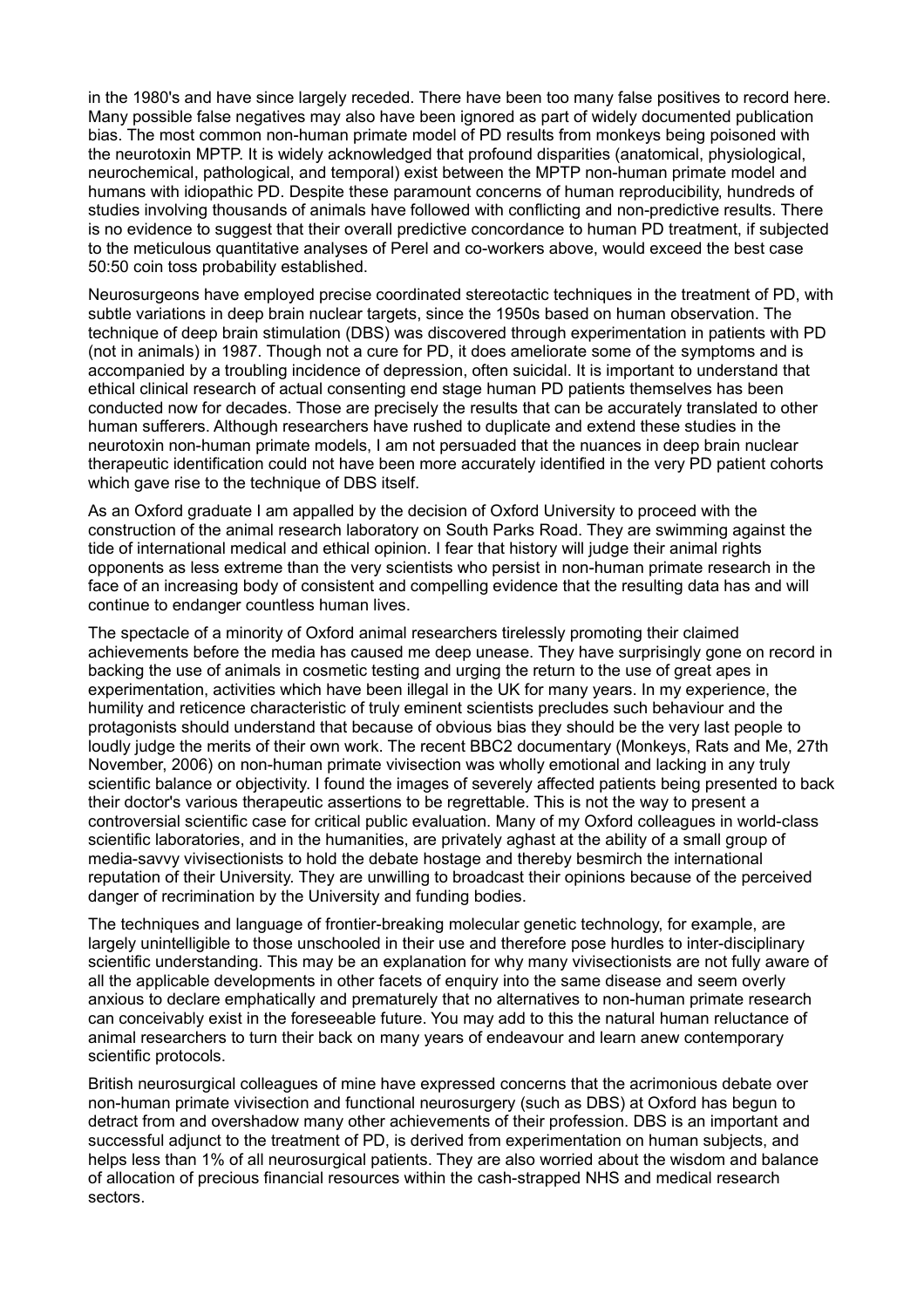The 'spin' perpetuated by overly credulous and biased media reporting that opponents of animal experimentation are 'anti-science Luddites' is hollow. How on earth can an animal researcher still claim to be pro-science while wilfully ignoring the vast body of current evidence undermining broad swathes of animal research? It is extraordinary how many media reports of the significance of recent studies casting doubt upon the accuracy and reliability of animal research are casually undermined by the irrelevant assertion that they will only serve as grist to the mill for "animal rights activists." Surely the end-point of the debate should be human safety. Simply stated, the fact of the matter is that animal research in general has now been revealed to be dodgy science which ultimately endangers human lives.

The debate is further muddied by the strident claims of dubious 'citizens' groups. Their sources of funding should be scrutinised before their claims of legitimacy can be believed. This activity is reminiscent of the tactics employed by tobacco companies to cast doubt and aspersions upon the vital causal link established between cigarette smoking and lung cancer by the Oxford epidemiologist Sir Richard Doll in 1950. By deliberately delaying the societal recognition of the dangers of smoking for decades, untold deaths were caused. Parallels with tobacco litigation are being developed by various plaintiffs' lawyers involved in class action suits against drug manufacturers and will demonstrate that the latter have long been aware of the dangerous imprecision of animal drug testing models to human outcomes thereby making them liable for punitive damages.

History has a tendency of repeating itself, I thought, as I recently read the scathing report of the planning inspector who conducted the public enquiry into Cambridge University's controversial primate laboratory in 2002. He concluded that no national need for brain research on primates had been demonstrated. Cambridge University wisely cancelled the project. The economic reasons for nonhuman primate research, while obvious and most lucrative are shortsighted and damaging, and are no more compelling now than they were in 2002. Research and development of more accurate and more ethical alternatives will easily fill the income shortfall to the University following a much-needed moratorium on non-human primate research.

I would urge that the South Parks Road building be made into a world-class medical imaging and research centre. The explosion of imaging techniques over the past decade (functional MRI being but one) has alone obviated the need for non-human primate vivisection especially in the neurosciences. Humans can and are being studied in ways that would have been unimaginable only ten years ago. The eighteen million pounds for the animal research building could be better spent by Oxford University with a more inspired, rational and forward-looking appreciation of the trajectory of medical research technology.

It is clear to anyone who cares to study the matter closely, honestly and objectively that the scientific justification for non-human primate vivisection is unsound. I cannot accept that its practitioners really believe it to be morally or ethically defensible either. The argument that supports non-human primate experimentation because of close kinship to humans but, blind to their moral worth, denies them ethical rights is sinister and repugnant. The resigned and credulous "Nasty but necessary" defence of nonhuman primate research coined by a Guardian Leader (13th December, 2006) is simplistic, naive, and selectively ignores the mountain of conflicting scientific data.

Sadly, history reminds us that doctors and scientists have often been blind to the moral dimensions of their work. It is instructive to recall that only little more than sixty years ago, unspeakable and nightmarish forced human vivisection was performed by the notorious Unit 731 of the Japanese Army during development of their wartime chemical and biological weapons programmes (The Guardian, 27th November, 2006).

The general public, a clear majority of whom is opposed to animal research, deserves to be educated about the dangers of and protected from adverse drug reactions stemming from weak and outdated animal research protocols. If scientists as a group fail to serve society by adequately and transparently policing the dangers and inconsistencies of their own research, parliament will have to step in to insist upon a rigorously objective assessment of all aspects of the drug safety testing process.

Indeed, the Toxicology Working Group of the House of Lords Select Committee on Animals in Scientific procedures in 2002 recommended that "the reliability and relevance of all existing animal tests should be reviewed as a matter of urgency."

Following the recent catastrophic Northwick Park clinical study, 250 MPs (a clear majority of those eligible to do so) signed Early Day Motion 92: "That this House, in common with Europeans for Medical Progress, expresses its concerns regarding the safeguarding of public health through data obtained